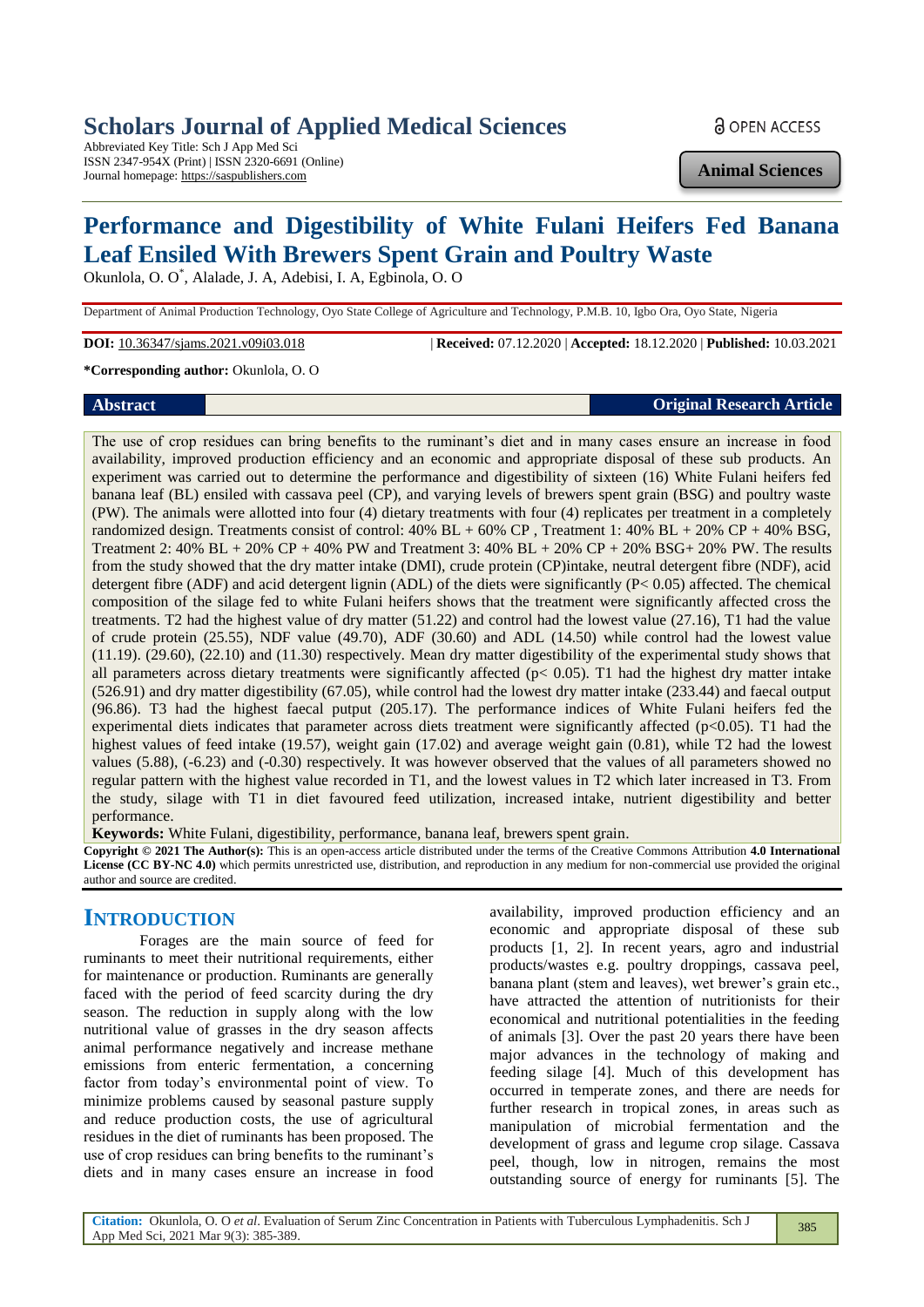peels contain toxic levels of cyanogenic glucosides, while the liquid contains a heavy load of microorganisms capable of hydrolyzing the glucosides. The resulting products of fermentation of cassava peels with squeezed out water can be processed and used as animal feeds [6]. Brewer's spent grains (BSG) are byproducts of the brewing industry that is prepared mainly from fermented barley to produce beer. It has 230- 290g/kg CP (dry matter basis) and is high in digestible fibre [7]. BSG is suitable for ruminants, particularly in dairy cows, to balance intake of large amounts of high starch diets, due to their fibrous nature and low energy content [8]. In many tropical countries whole, fresh banana leaves, stalks and pseudostems are chopped and fed either fresh, sun-dried or ensiled. Banana leaves contain about 15% DM and 10–17% CP [9]. Banana pseudostems (trunks) and leaves are useful sources of roughage in many tropical countries, mainly during the dry season. Poultry litter (PL) includes the beddings and other contamination in the poultry house and the poultry manure. Poultry litter is a good source of nitrogen, protein and ash [10]. Poultry litter and manure contain about 25% crude protein on a dry matter basis, about half of which derives from uric acid that can be efficiently used by rumen microbes for protein production, poultry litter is also rich in minerals. The results of many experiments in the world indicate that dried or ensiled poultry litter can be successfully included in the feed of ruminants as a protein supplement. The ensiling of the poultry litter is a simple and appropriate method of conservation. It has proved to be an excellent ingredient for cattle feeding, and the process significantly destroys harmful micro-organisms possibly present in poultry litter. Silage made from poultry litter, chopped root crops and bananas byproducts provides a balanced diet for dairy cows. In order to increase farm incomes from livestock in developing countries, an adequate low-cost feeding system must be developed. Making silage from agricultural, agro-industrial by-products is a proven system, which offers considerable potential to improve farm incomes and profits.

#### **Silage Production**

Samples of fresh banana leaves (BL) were collected from the premises of Oyo State College of Agriculture and Technology, Igboora, cut into pieces and chopped using a chopping machine. Poultry waste (PW) used for the study was collected from birds reared at the Oyo state college of Agriculture and technology, Igboora, raised on deep litter for 8 weeks. The poultry waste was sun-dried for 3-5 days. The waste was bagged as Poultry Waste (PW). Cassava peels (CP) from 12-14 month old plants were collected fresh from the commercial "Garri" processing unit in Igboora neighborhood. The fresh cassava peels were used as Cassava Peel (CP). The banana leaves, poultry waste were mixed up with chopped cassava peel. The cassava peels were chopped using an improvised chopper to reduce the particle size to about 2-3cm to ease compaction. Brewers spent grain (BSG) was procured from Nigerian breweries Plc and transported to the site. Accurately weighed quantities of the ingredients were mixed properly packed into corresponding silos and well compacted manually. The silos were properly sealed with polythene sheets and sand bags were placed on top of the compacted mixtures to further minimize air entering. The silos were covered as fast as possible to disallow air from entering and being trapped in the ensiled mass. The silage was done in four treatments. control: 40% BL + 60% CP, Treatment 1: 40% BL + 20% CP + 40% BSG, Treatment 2: 40% BL + 20% CP + 40% PW and Treatment 3: 40% BL + 20% CP + 20% BSG+ 20% PW.

#### **Experimental Animals and management**

A total of sixteen white Fulani heifers were obtained from the teaching and research farm, Oyo State College of Agriculture and Technology, Igboora, Oyo State, Nigeria. The animal pen were thoroughly washed and cleaned few days prior the commencement of the experiment. The animals were given mineralized salt block and treated with Oxytetracylcine LA which was administered intramuscularly against pathogens or infections. Digestibility trial was for 14 days, out of which 7 days were for adjustment and 7 days for faecal collection and 90 days for the performance trial.

#### **Experimental Treatments**

Control:  $40\%$  BL +  $60\%$  CP Treatment 1: 40% BL + 20% CP + 40% BSG Treatment 2: 40% BL + 20% CP + 40% PW Treatment 3: 40% BL + 20% CP + 20% BSG+ 20% PW

#### **Key**

BL: Banana leaves CP: Cassava Peel BSG: Brewers Spent grain PW: Poultry Waste

#### **Digestibility Trial**

The animals were housed in their individual pens, the floor of the pen was made of concrete, constructed in a way that enhance easy packing of faeces. A measured quantity of experimental diets were offered to the animals for 7 days. Feed intake was measured by deducting feed refused from the feed offered, total faecal output for each experimental animal was weighed, recorded nd packed using hand trowel and put inside a plastic bucket for thorough mixing. After through mixing, little quantity of the faecal output were taken four (4) times within 7 days (at one day interval) from each experimental animal, weighed and oven dried at  $65^{\circ}$ C to constant weight, milled and stored in air tight polythene bags. The milled oven dried samples were analysed using the general procedure of AOAC [11].

#### **Performance studies**

The animals were offered 10% their body weight of the experimental diets in their individual pen,

| © 2021 Scholars Journal of Applied Medical Sciences   Published by SAS Publishers, India | 386 |
|------------------------------------------------------------------------------------------|-----|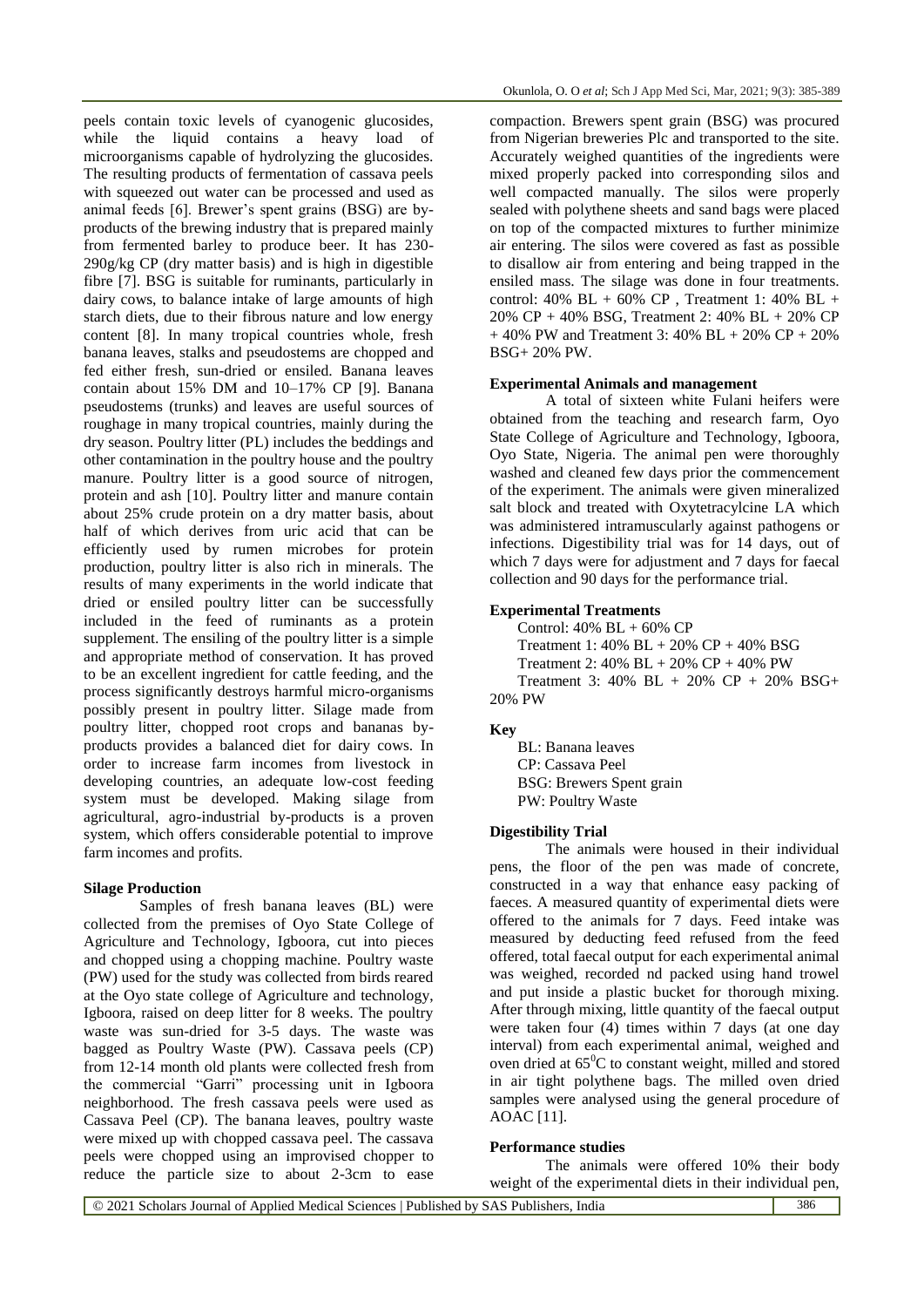Also silage were taken on weekly basis weighed and oven dried in the lab at  $65^{\circ}$ C to constant weight, milled and stored in air tight polythene bags. The milled oven dried samples were analysed using the general procedure of AOAC [11].

#### **Chemical Analysis**

Some samples of the feed and faeces were oven dried in the lab at  $65^{\circ}$ C to constant weight and were analysed fir dry matter content, crude protein, ash and detergent fibre using the general procedure of AOAC [11].

#### **Statistical Analysis**

All data obtained were subjected to analysis of variance using SAS [12] procedure and means were separated using Duncan Multiple Range Tests (DMRT) of the same software.

## **RESULTS AND DISCUSSION**

Result for chemical composition of silage fed to Zebu heifers during the experimental study show was that parameters across the treatments were significantly affected (P < 0.05). S2 had the highest value for dry matter (51.22) and S0 had the lowest value (27.16). S1 had the highest value for crude protein (25.55), neutral detergent fibre (49.70), acid detergent fibre (30.60) and acid detergent lignin (14.50) while SO had the lowest value (1 1.19), (29.60), (22.10) and (11.30) respectively. Performance indices was presented in Table-1. Feed intake increased with an increase level of BSG 40%) in Silage 1, and a corresponding increase in weight gain and average daily gain. There was marked decrease in feed intake which had a negative effect on weight gain and average daily gain with increased level of PL (40%) in Silage 2, possible reason for this could be attributed to the fact that poultry Iitter is characterized by some offensive odour which reduces palatability as well as intake as reported by Caswell et al., 1975 [13]. Feed intake of the experimental animal increases with a reduced level of PL to 20% in Silage 3 when compared to 40% inclusion level in Silage 2, this had a positive effect on weight gain and average daily gain, possible reason could be attributed to [14] which reported that feed with strong (palatable) smell and taste may need to be added to mask unpalatable feed and BSG is known to be highly palatable feed stuff suitable for ruminant feeding.

#### **Table-1: Shows the chemical composition of silage fed to Zebu heifers during the experimental study**

| <b>Parameters</b>           | So    | S <sub>1</sub> | Silage S <sub>2</sub> | S <sub>3</sub> |
|-----------------------------|-------|----------------|-----------------------|----------------|
| Dry matter $(\%)$           | 27.16 | 27.99          | 51.22                 | 35.21          |
| Crude protein $(\%)$        | 11.19 | 25.55          | 16.45                 | 12.95          |
| Neutral detergent fibre (%) | 29.60 | 49.70          | 34.30                 | 38.90          |
| Acid detergent fibre (%)    | 22.10 | 30.60          | 25.30                 | 26.20          |
| Acid detergent lignin (%)   | 11.30 | 14.50          | 12.20                 | 12.20          |

Means within the same row with different superscript differ  $(p<0.05)$ 

#### **Table-2: Shows performance indices of Zebu heifers fed banana stem and leaf ensiled with cassava peel, brewers spent grains and poultry waste**

| spent gruns und pount<br>******* |      |       |                |               |  |  |  |
|----------------------------------|------|-------|----------------|---------------|--|--|--|
| <b>Parameter</b>                 | S0   | S1    | S <sub>2</sub> | <b>S3</b>     |  |  |  |
| Feed intake (kg/d)               | 8.92 | 19.57 | 5.88           | 14.33         |  |  |  |
| Weight gain (kg/wk)              | 4.52 | 17.02 | $-6.23$        | $-1.23$       |  |  |  |
| Average gain $(kg/d)$            | 0.22 | 0.81  | $-0.30$        | $-0.06$       |  |  |  |
| $\cdots$                         |      |       | $\cdots$       | $\sim$ $\sim$ |  |  |  |

Means within the same row with different superscript differ  $(p<0.05)$ 

Mean dry matter digestibility of Silage fed to Zebu heifers during the study shows that all parameters across dietary treatments were significantly affected (P  $\leq$ 0.05). SI had the highest level of dry matter intake (526.91) and dry matter digestibility (67.05), while SO had the lowest levels of Dry matter intake (233.44) and faecal output (96.86). S3 had the highest value of faecal output (205.17). The chemical composition of facces voided by Zebu heifers during digestibility trial shows that neutral detergent fibre were significantly affected  $(P \le 0.05)$  while acid detergent fibre and acid detergent lignin were not significantly affected (P> 0.05). SO had

the highest value of neutral detergent fibre (6l.88) and S2 had the lowest value of (52.64), S2 had the highest values of acid detergent fibre (58.90) and acid detergent lignin (19.00), while the lowest value of acid detergent fibre (37.33) was seen in S2.

The CP (crude protein) levels recorded in the study (11.19-25.55%) were higher than the 2-5Y% reported by Ben Salem et al., [15]. Also higher than the range of 8.9-16% reported by NRC 1981 [16] for maintenance and moderate growth in ruminants. This could be attributed to inclusion of BSG having CP of

© 2021 Scholars Journal of Applied Medical Sciences | Published by SAS Publishers, India 387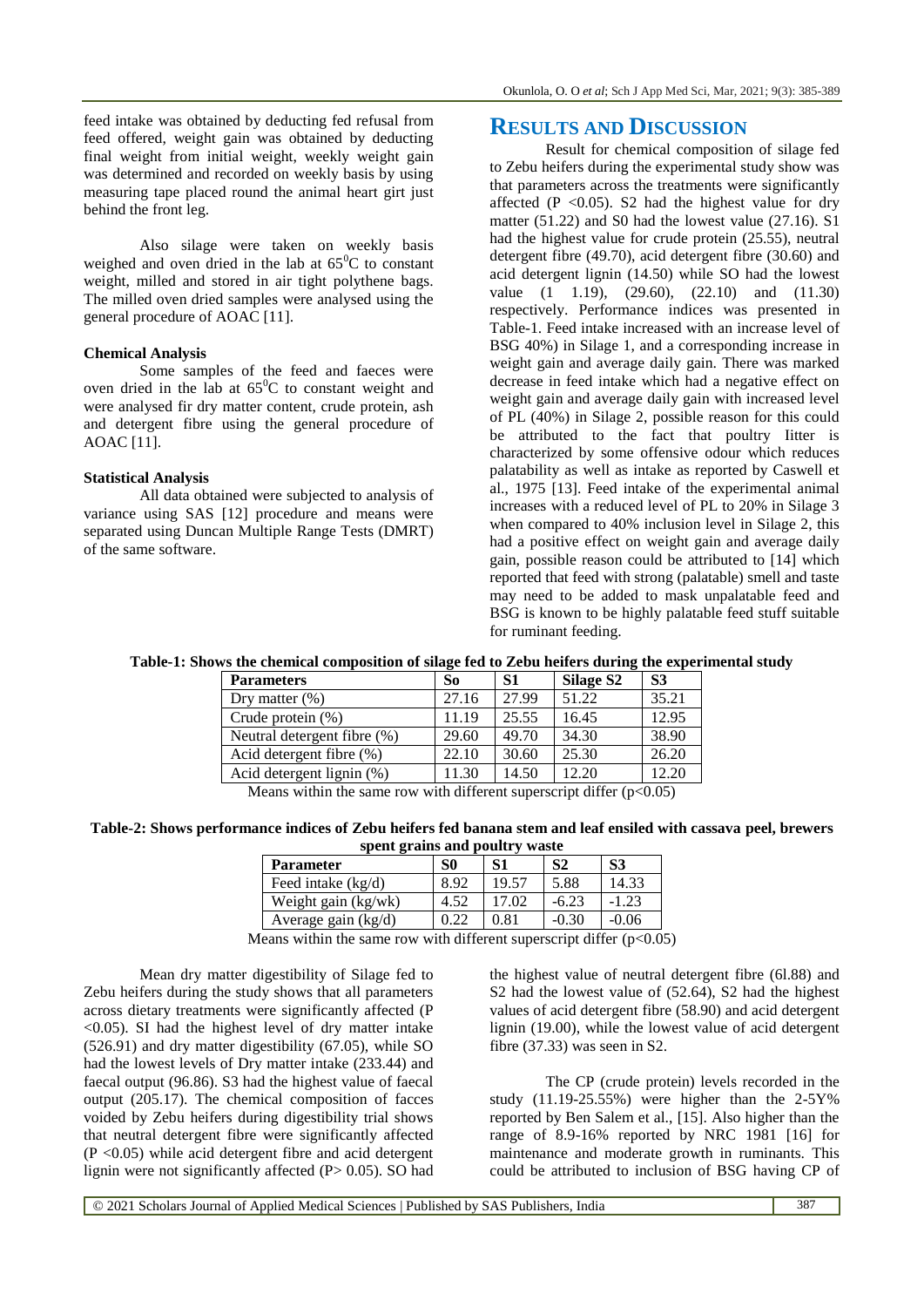about 28% as reported by [17] or PL with CP of about 26% [18] which makes it a good protein supplement in livestock feeding and protein is needed for growth and development of animal tissue. Similarly, protein and energy consumption are interlinked. When protein content of diets is inadequate, intake drops and digestibility of energy is reduced. It was found out that the intake of sheep decreased when the crude protein content of their diet fell to 7% [19]. Intake of the experimental animal is maintained at high level without creating health problem, this indicates finer chopping of crop residues e.g (BSL). (CSP) and proper processing of animal waste (PW), agro industrial by products (BSG) which result in improved compaction and fermentation of silage and also improves palatability and intake of the silage, also the animals had a positive increase in growth rate and no any form of infection from feed as poultry litter are known as ideal medium for the development of fungi [20].

| ie 3: Shows the Mean Dry Matter Digestibility of Shage led to Zebu Heilers during Digestib |                           |        |        |        |        |            |  |
|--------------------------------------------------------------------------------------------|---------------------------|--------|--------|--------|--------|------------|--|
|                                                                                            | <b>Parameter</b>          | S0     |        |        |        | <b>SEM</b> |  |
|                                                                                            | Drv matter intake $(g/d)$ | 233.44 | 526.91 | 258.10 | 485.90 |            |  |
|                                                                                            | Faecal output $(g/d)$     | 96.86  | 172.88 | 117.56 | 205.17 |            |  |

|  |  | Table 3: Shows the Mean Dry Matter Digestibility of Silage fed to Zebu Heifers during Digestibility |  |  |  |  |
|--|--|-----------------------------------------------------------------------------------------------------|--|--|--|--|
|  |  |                                                                                                     |  |  |  |  |

Dry matter Digestibility (%) 62.91 67.05 54.76 58.33 2.55 Means within the same row with different superscript differ  $(p<0.05)$ 

Cattle fed Silage 1 (:40% banana stem and leaf + 20% cassava peel + 40% brewers spent grain), recorded the highest values for crude protein and dry matter digestibility which is essential for growth and energy respectively as shown on Table 4 and 5. These results showed marked improvement in the digestibility of nutrient by animals on silage 1. Thus 40% inclusion level of in the silage, reflects efficient utilization of nutrient in the silage and hence recording the highest daily weight gain as shown on (Table-7).

However, values for Dry matter digestibility are shown on Table-5. These digestibility coefficients ranged from 54.76%-67.05% and were not comparable to 78-80% DM digestibility coefficients observed by

Hadjipanayiotou [21] for ruminants fed hay supplements with concentrates, this does not means the silage is not well digested by the experimental animals. Possible reason for low dry matter digestibility could be attributed to [22] who reported that delaying harvest of materials reduced silage feed value (as indicated by digestibility). ADF content ranged from 37.33 to 38.90% and this was higher than the minimum range of 19 to 21% recommendation as ideal in ruminant diets [23]. The digestibility of NDF, ADF and ADL of the silage was higher than minimum requirement, indicating that the level of protein in the silage was nutritionally adequate to facilitate the effective digestion of the fibre fractions by rumen microbes.

| <b>Parameter</b>                                                                                                                            | S0    |       | S <sub>2</sub> | S3    |  |  |
|---------------------------------------------------------------------------------------------------------------------------------------------|-------|-------|----------------|-------|--|--|
| Neutral detergent fibre (%)                                                                                                                 | 61.88 | 58.83 | 52.64          | 54.28 |  |  |
| Acid detergent fibre $(\%)$                                                                                                                 | 37.98 | 38.15 | 38.90          | 37.33 |  |  |
| Acid detergent lignin (%)                                                                                                                   | 18.43 | 18.38 | 19.00          | 18.40 |  |  |
| $M_{\text{max}}$ $\ldots$ ; the the same near $\ldots$ ; the different consequent of $\mathrm{d}(\mathcal{C}_{\text{max}})$ (x $\leq$ 0.05) |       |       |                |       |  |  |

| Table-4: Shows the chemical composition of faeces by Zebu heifers during digestibility trial |  |  |  |  |
|----------------------------------------------------------------------------------------------|--|--|--|--|
|                                                                                              |  |  |  |  |

Means within the same row with different superscript differ  $(p<0.05)$ 

## **CONCLUSION**

In order to increase farm income from livestock in developing countries, an adequate low-cost feeding system must be developed. Making silage from agricultural, agro-industrial and animal waste is a proven system offering considerable potential to improve animal performance and digestibility, farm incomes and profits. Agriculture Ministries should survey the types, qualities, quantities and seasonal availability of by-products available in their country. The current levels of utilization should also be assessed. From the results of this study, Practical programmes of further research and extension can be in each country. These should create and demonstrate a range of model feeding Systems based on ensiled by-products in addition to other available feeds. Such feeding systems would have formulations based on local or national byproduct availability, feeding requirements and critical annual periods of feed shortage.

### **REFERENCES**

- 1. Araujo GGL, Alves MJ. Uso de subprodutos na alimenta $\vdash^{\circ}$   $\vdash$  úo de caprinos e ovinos. In: Simp├│sio de Caprinose Ovinos da Escola de Veterin<sup>L</sup>iria da UFMG, I. Beloorizonte, M. G, Brazil. 2005.
- 2. Moraes AC. Contribuições para a gestão da zona costeira do Brasil: elementos para uma geografia do litoral brasileiro. Annablume; 2007.
- 3. Reddy ML, Reddy MR. Utilization of waste wood pulp as roughage source in complete pelleted feeds of sheep. Indian Journal Animal. Science. 1986; 56(50:576-580.
- 4. O'Kiely P, Muck RE, Cherney JH, Cherney DJ. Grass for Dairy Cattle. Wallingford: CAB International. 1998:223-51.
- 5. Thye T, Vannberg FO, Wong SH, Owusu-Dabo E, Osei I, Gyapong J, Sirugo G, Sisay-Joof F, Enimil A, Chinbuah MA, Floyd S. Genome-wide

| 1 Scholars Journal of Applied Medical Sciences   Published by SAS Publishers. 1<br>$\sim$ 202<br>. India | 388 |
|----------------------------------------------------------------------------------------------------------|-----|